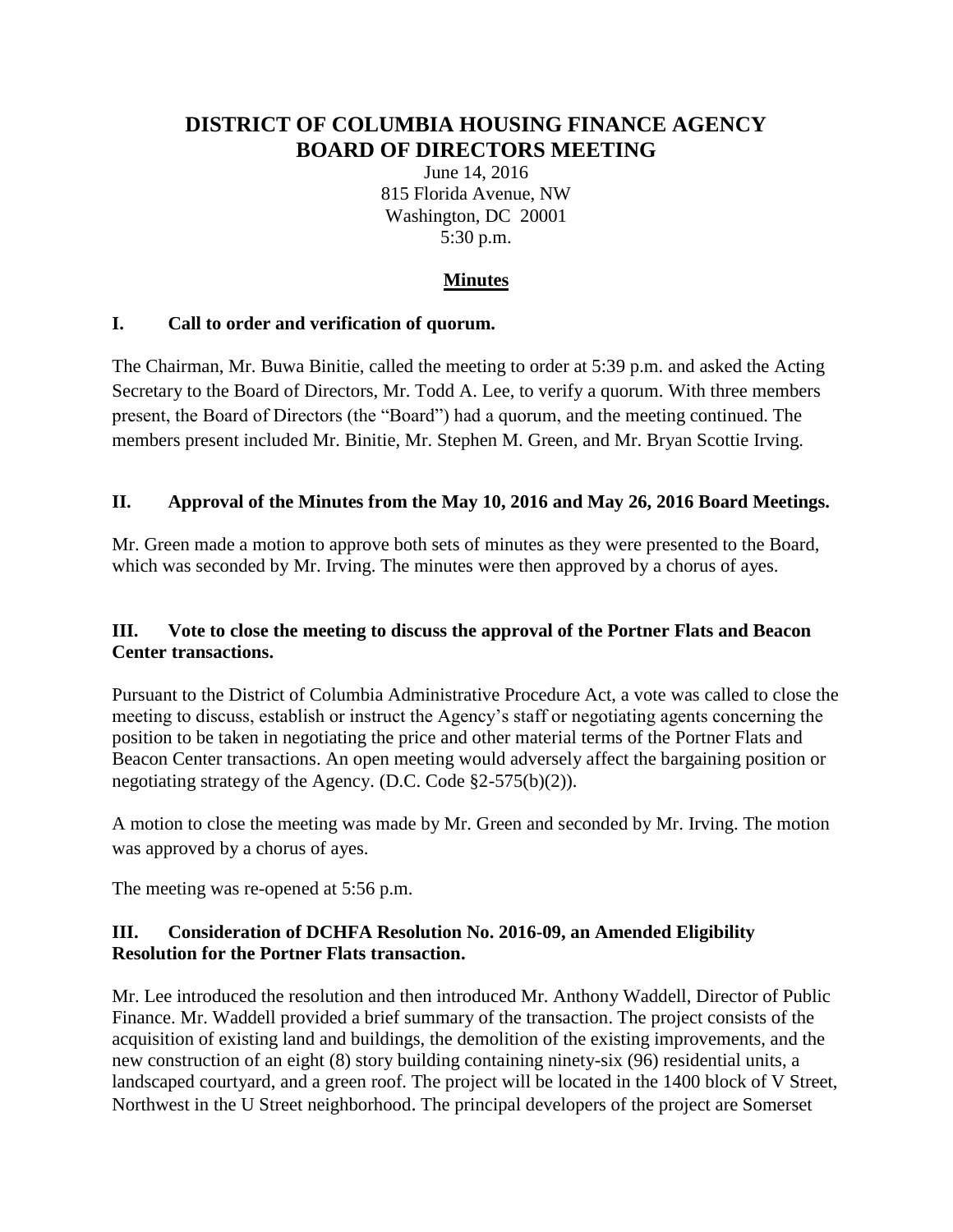Development Company and the Jonathan Rose Companies. The project will be owned by Portner Flats, LLC. The contractor will be Clark Construction Group. Eagle Point Management will be the property manager. Eric Colbert & Associates, PC will be the architect of record.

The Agency intends to issue \$27 million in cash collateralized bonds that will be sold through a public offering by Blaylock Beal Van, LLC. A portion of the cash collateral will be proceeds from the seller note. At construction completion, the bonds will be redeemed by the proceeds from the sale of Ginnie Mae mortgage backed securities, credit enhanced by FHA 221(d)(4) mortgage insurance. Prudential is the construction and HUD permanent lender and will be the source of the FHA loan. Boston Financial Investment Management has been selected as the LIHTC syndicator and will be admitted to the LLC at closing.

The project will consist of the new construction of ninety-six (96) units in the following unit mix: twenty-three (23) studios, twenty-five (25) one bedrooms, thirty-six (36) two bedrooms, and twelve (12) three bedrooms, for a total of ninety-six (96) units. Forty-eight (48) of the units will receive rental assistance under a Housing Assistance Payment (HAP) contract, which will be extended for twenty (20) years. All units will meet the sixty percent (60%) of the Area Median Income test for both tax credits and bonds.

Members of the development team who were present in support of the project included: James Campbell, Nancy Hooff and William Whitman of Somerset Development Company; and Ms. Alfreida White and Ms. Wanda Simms, President and Vice President of the tenants association. Mr. Whitman also noted that the end tax creditor investor, Capital One, approved the transaction earlier that day.

A motion to vote to approve the Resolution was made by Mr. Green and seconded by Mr. Irving. The roll was called, and with three votes in the affirmative, the Resolution was approved.

## **IV. Consideration of DCHFA Resolution No. 2016-10, an Amended Eligibility Resolution for the Beacon Center transaction.**

Mr. Lee introduced the resolution and then introduced Mr. Anthony Waddell, Director of Public Finance. Mr. Waddell then introduced Mr. Martin Lucero, the Development Officer for this transaction, who provided a brief summary of the transaction. The master development will consist of a single newly constructed mixed-use building with three distinct components, each with its own financing plan and distinct owner. The housing component of the master development will be referred to as the project.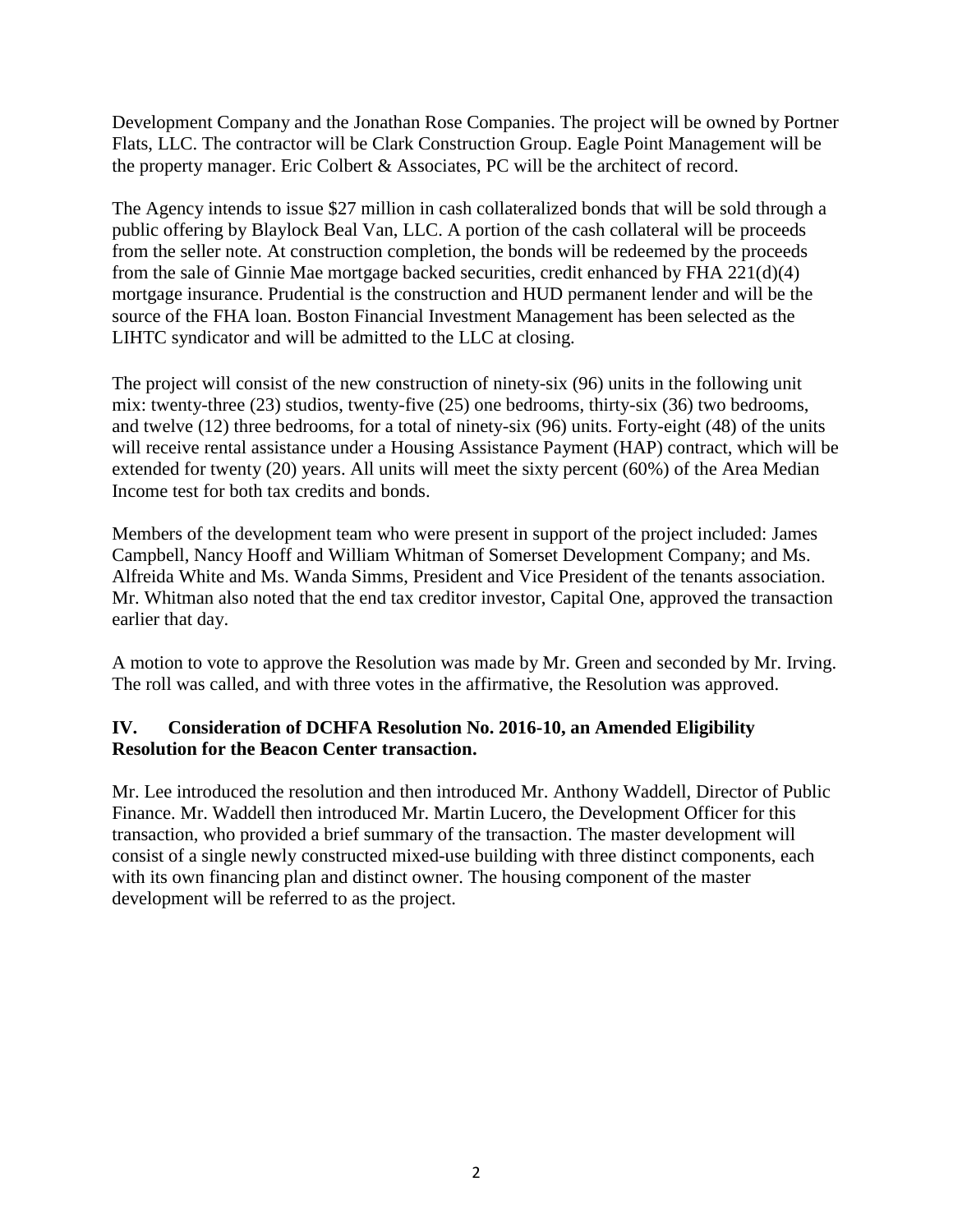The principal developer and sponsor of the project is Beacon Center Housing, LLC (the "Sponsor"), a single purpose entity controlled jointly by The Community Builders, Incorporated ("TCB"), an affordable housing developer, and Emory Beacon of Light ("EBOL"), a non-profit entity specializing in community development that is an affiliate of the Emory United Methodist Church. The project will be located at 6100 Georgia Avenue Northwest, in the Brightwood neighborhood of Washington, D.C. and will include ninety-nine (99) units of affordable housing and ninety-seven (97) parking spaces. The bedroom mix will include seven (7) studio units, sixty-one (61) one bedroom units, twenty-seven (27) two bedroom units, and four (4) three bedroom units. The Sponsor has elected to set aside one hundred percent (100%) of the units at or below sixty percent (60%) of Area Median Income, including eighteen (18) units that will be further restricted at thirty percent (30%) of Area Median Income for permanent supportive housing.

In addition to the Sponsor, the development team includes Ellisdale Construction and Development as the general contractor, The Community Builders will serve as the property management agent, and Torti Gallas and Partners, Inc., will be the architects of record. The following people attended the meeting on behalf of the Sponsor: Ms. Gina Merritt, development consultant, Ms. Hazel Broadnax of EBOL, and Stephanie Pearson on behalf of TCB.

Mr. Binitie then disclosed that he works with TCB on another development project and that he received no benefit from participating in the consideration of the financing of this project. He asked that any potential conflict of interest be waived so that he could participate. Mr. Green moved that any potential conflict be waived, which was seconded by Mr. Irving. The motion carried by a chorus of ayes.

Mr. Green then made a motion that the Resolution be approved, which was seconded by Mr. Irving. Mr. Lee then called the roll, and with all votes in the affirmative, the motion carried and the Resolution was approved.

#### **V. Consideration of DCHFA Resolution No. 2016-09(G) Regarding the Authorization of the Acting Executive Director to Execute Documents Related to the Agency's Money Purchase Pension Plan.**

Ms. Heather Hart, Human Resources Officer, provided a brief explanation of the history of the Agency's current dormant Money Purchase Pension Plan ("MPPP") and explained that half of the participants in the MPPP are current Agency employees, all of whom have elected to roll their portion of the MPPP funds into the Agency's current 457 plan. Other participants in the Agency's MPPP who are not current Agency employees have been presented with options of what they wish to do with their respective portions of the MPPP. The Resolution that is being presented to the Board for consideration would give the Acting Executive Director authority to execute documents related to the MPPP, and staff intends to have the documents executed to terminate the plan. A motion to approve the Resolution was made by Mr. Green and seconded by Mr. Irving. The roll was called, and the Resolution was unanimously approved.